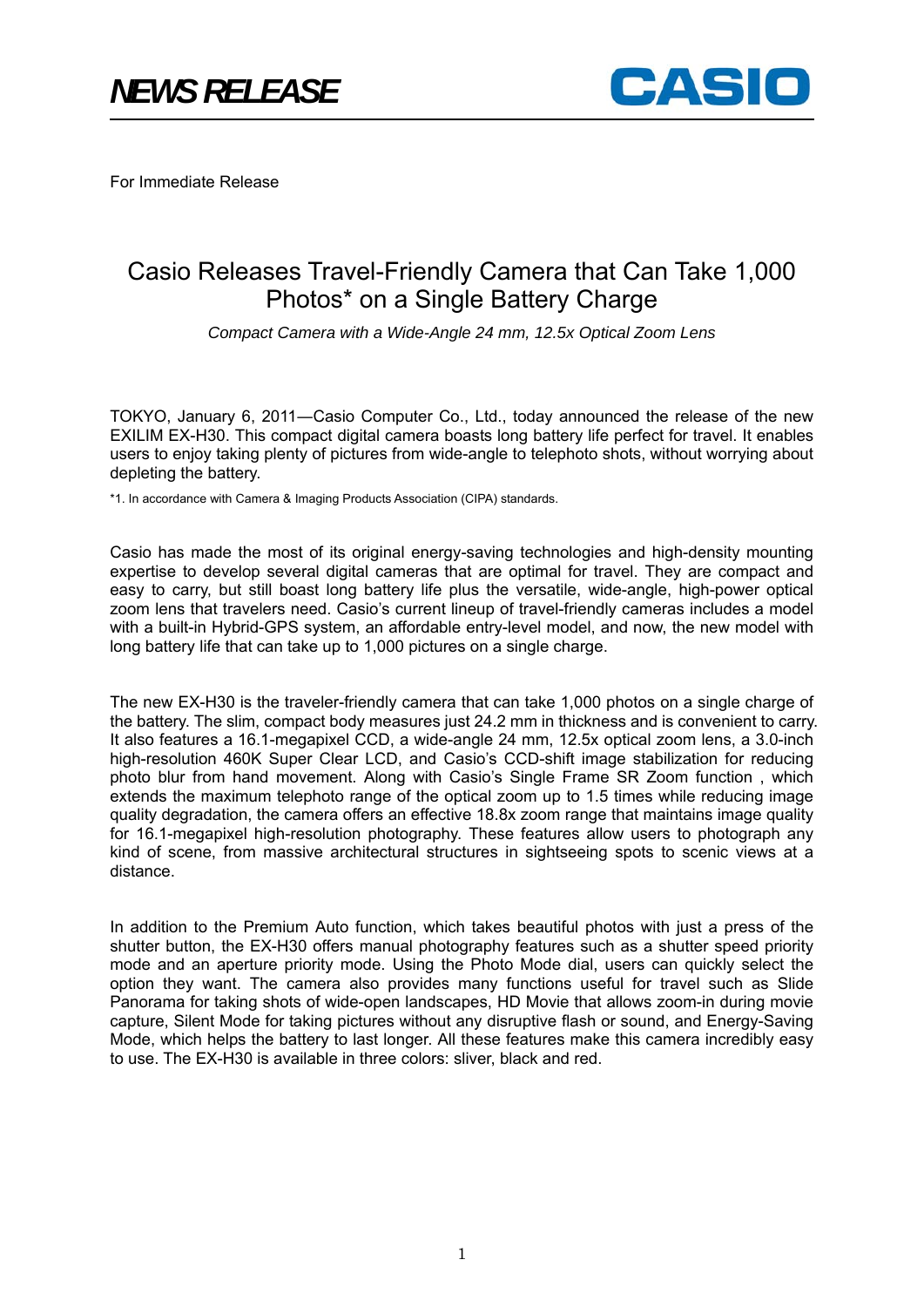## Long Battery Life Delivers 1,000 Shots on a Single Charge\*

Thanks to the high-capacity battery and energy-saving performance of the computer circuitry and movement control, the EX-H30 can take 1,000 photos\* on a single full charge.

\* In accordance with Camera & Imaging Products Association (CIPA) standards: Temperature 23°C, LCD screen on, alternating between wide angle and telephoto zoom every 30 seconds, flash usage once every two shots, and powering on and off after every tenth shot.

### Powerful zoom that maintains high-resolution image quality through 18.8x

The EX-H30 is fitted with a wide-angle 24mm optical 12.5x zoom lens. Going beyond this, the camera offers a 18.8x zoom range that maintains image quality for 16.1-megapixel high-resolution photography when using the optical zoom with the Single Frame SR Zoom, which extends the maximum telephoto range of the optical zoom up to 1.5 times while reducing image quality degradation. CCD-shift image stabilization is also built in to reduce photo blur from hand movement. These features allow users to photograph any kind of scene, from enormous structures in sightseeing areas to scenic views at a distance.

### Super-Resolution Image reproduces exceptional clarity and resolution

EX-H30 uses super-resolution technology to analyze and optimally process the respective areas of the photo that are contoured, textured with detailed pattern or flat, delivering photos of exceptional quality and resolution.

## Premium Auto function produces beautiful photos with just a press of the shutter button

Premium Auto enables the camera to automatically analyze the scene being photographed including distinguishing night scenes, back lighting, a blue sky, green trees or a sunset — as well as sensing whether there is human faces in the frame, the movement and position of the subject, and whether a tripod is being used. It simultaneously optimizes settings for exposure, ISO sensitivity, focus location, photo blur correction, tonal range and color balance, and level of noise reduction. Images are analyzed pixel by pixel to apply different correction to people and backgrounds. Premium Auto delivers an advanced level of full auto photography, ensuring high quality photos with just a press of the shutter button. Makeup Mode and Landscape Mode, both of which create clearer photographs of people and landscape, operate automatically.

# Beautiful images with 16.1 effective megapixels

This camera's 16.1-megapixels of high-resolution imagery can render extremely fine detail in the subject. Moreover, the advanced image processing capability provided by the EXILIM Engine 5.0 ensures that color reproduction is clear and bright, and that images have a rich tonal gradation. High-resolution HD movies with zoom function

The HD Movie function records beautiful videos at a size of 1,280 x 720 pixels. Even while shooting a movie, users can take still images using the optical zoom and continuous auto focus.

## Slide Panorama feature takes panoramic landscape shots

Even when panning the camera across the scene, this function can detect moving subjects. By combining images and not using these subjects for the combined points, the function makes it easy to take more natural panoramic images (a maximum of 240-degree panning).

#### Silent Mode lets you be considerate of those around you

The EX-H30 features a Silent Mode that can be set instantly. It prevents the camera from emitting any sound or flash in order not to disturb those around you.

#### Energy-Saving Mode helps the battery to last even longer

The Energy-Saving Mode allows even more camera usage out of a single charge of the long-life battery.

#### Dynamic Photo function for creating composite moving images

The Dynamic Photo function lets users have fun combining preset moving characters with a still image or movie background of their choice.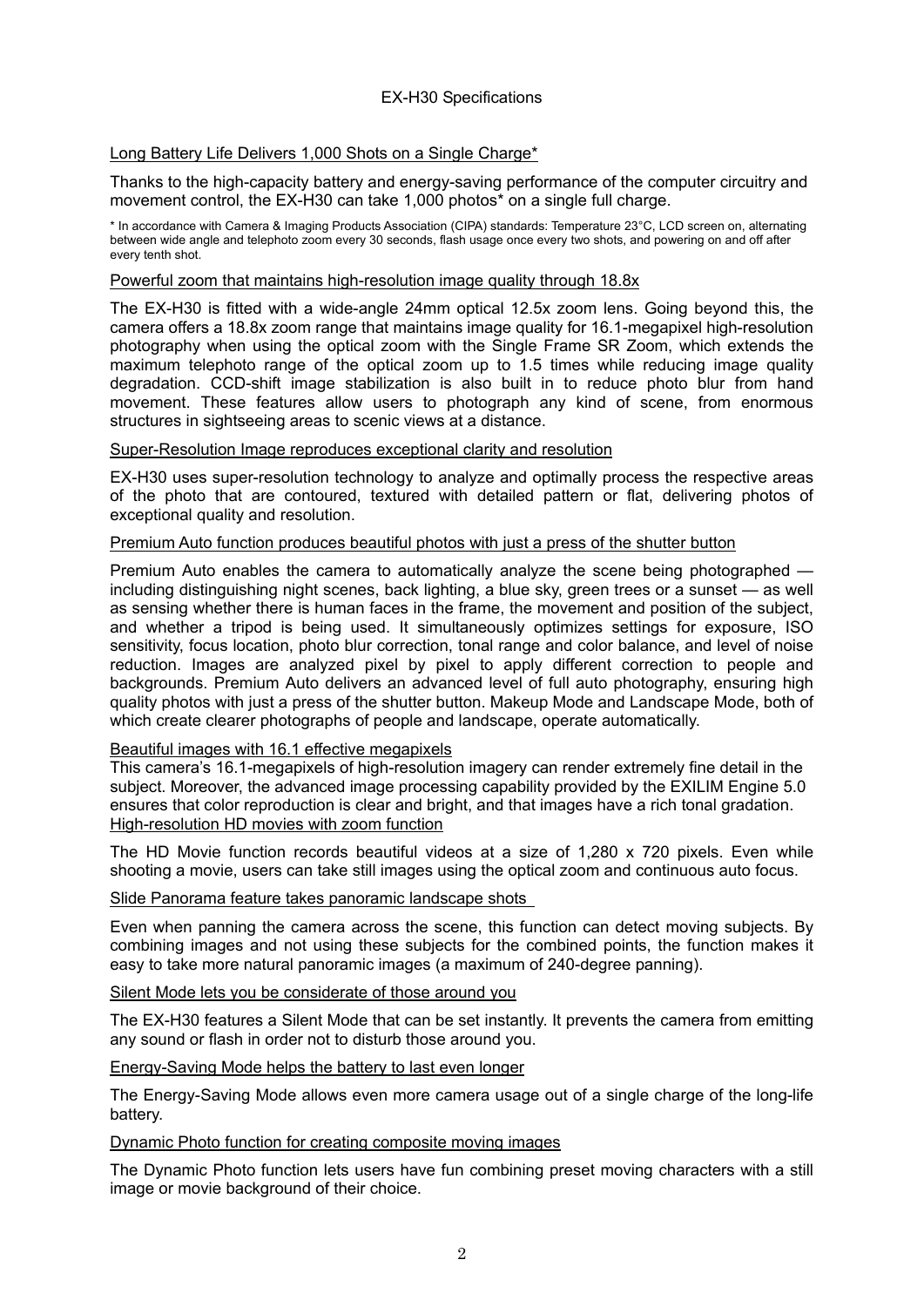# **EX-H30 Specifications**

|                                                  |                                         |                                     | <b>EX-H30</b>                                                                                                                           |
|--------------------------------------------------|-----------------------------------------|-------------------------------------|-----------------------------------------------------------------------------------------------------------------------------------------|
| Number of Effective Pixels                       |                                         |                                     | 16.1 megapixels(/million)                                                                                                               |
|                                                  |                                         |                                     | 1/2.3-inch square pixel CCD                                                                                                             |
| Image Sensor                                     | <b>Total Pixels</b>                     |                                     | 16.57 megapixels(/million)                                                                                                              |
|                                                  | Still Images                            |                                     | JPEG (Exif Version 2.3, DCF 2.0 standard, DPOF compliant)                                                                               |
| <b>File Format</b>                               | <b>Movies</b>                           |                                     | AVI format, Motion JPEG, IMA-ADPCM (monaural)                                                                                           |
|                                                  |                                         | Audio (Voice Recording)             | WAV format (monaural)                                                                                                                   |
| Built-in Flash Memory (Image Area)* <sup>1</sup> |                                         |                                     | It has not yet been fixed                                                                                                               |
| Recording Media                                  |                                         |                                     | SD Memory Card*2, SDHC Memory Card, SDXC Memory Card compatible                                                                         |
| Number of<br>Recorded<br>Pixels                  | Still Images                            |                                     | 16M (4608 x 3456), 3:2 (4608 x 3072), 16:9 (4608 x 2592),<br>10M (3648 x 2736), 5M (2560 x 1920), 3M (2048 x 1536), VGA (640 x 480)     |
|                                                  | <b>Movies</b>                           |                                     | HD: 1280 x 720 (24 fps), STD: 640 x 480 (30 fps)                                                                                        |
| Recording<br>Capacity<br>(Maximum<br>Image Size  | Still<br>Images<br>(JPEG)               | SD Memory<br>Card 1GB <sup>*3</sup> | It has not yet been fixed                                                                                                               |
|                                                  | Movies                                  | Recording<br>Time                   | It has not yet been fixed                                                                                                               |
| Setting)                                         |                                         | SD Memory<br>Card 1GB <sup>*3</sup> | It has not yet been fixed                                                                                                               |
| Continuous                                       | <b>High-speed Continuous</b><br>Shutter |                                     | Approx. 10 frames per second at 1280 x 960 pixels<br>Approx. 4 frames per second at 1600 x 1200 pixels                                  |
| Shutter                                          |                                         | <b>Flash Continuous Shutter</b>     | Approx. 3 frames per second at 1600 x 1200 pixels (Up to 3 shots)                                                                       |
|                                                  | Construction                            |                                     | 9 lenses in 8 groups, including aspherical lens                                                                                         |
|                                                  | F-number                                |                                     | F3.0 (W) to F5.9 (T)                                                                                                                    |
| Lens                                             |                                         |                                     | $f = 4.24$ to 53.0mm                                                                                                                    |
|                                                  | Focal<br>Length                         | 35mm Film<br>Equivalent             | Approx. 24 to 300mm                                                                                                                     |
| Zoom Ratio                                       |                                         |                                     | 12.5X optical zoom, 18.8X Single Frame SR Zoom,<br>4X digital zoom, 199.3X maximum digital zoom (in combination with HD Zoom, VGA size) |
|                                                  | Focus Type                              |                                     | <b>Contrast Detection Auto Focus</b>                                                                                                    |
|                                                  | <b>Focus Modes</b>                      |                                     | Auto Focus, Macro Mode, Super Macro, Infinity Mode, Manual Focus                                                                        |
| Focusing                                         | AF Area                                 |                                     | Intelligent, Spot, Multi, Tracking                                                                                                      |
|                                                  | AF Assist Lamp                          |                                     | Yes                                                                                                                                     |
|                                                  | <b>Auto Focus</b>                       |                                     | Approx. 5cm to infinity (W)                                                                                                             |
| Focus Range* <sup>5</sup><br>(From Lens          | Macro                                   |                                     | Approx. 1cm $\sim$ 50cm (Fifth step from widest setting)                                                                                |
|                                                  | Super Macro                             |                                     | Approx. 1cm $\sim$ 50cm                                                                                                                 |
| Surface)                                         | <b>Infinity Mode</b>                    |                                     | Infinity                                                                                                                                |
|                                                  | <b>Manual Focus</b>                     |                                     | Approx. 5cm to infinity (W)                                                                                                             |
|                                                  | <b>Exposure Metering</b>                |                                     | Multi-pattern, center weighted, spot by imaging element                                                                                 |
| Exposure                                         | <b>Exposure Control</b>                 |                                     | Program AE, Aperture Priority AE, Shutter Speed Priority AE, Manual Exposure                                                            |
|                                                  |                                         | <b>Exposure Compensation</b>        | -2EV to +2EV (in 1/3EV steps)                                                                                                           |
|                                                  |                                         |                                     | CCD electronic shutter, mechanical shutter                                                                                              |
|                                                  | Shutter<br>Speed <sup>*6</sup>          | Auto                                | 1/2 to 1/2000 second                                                                                                                    |
| Shutter                                          |                                         | Aperture<br>Priority AE             | 1 to 1/2000 second                                                                                                                      |
|                                                  |                                         | <b>Shutter Speed</b><br>Priority AE | 8 to 1/2000 second (not fixed)                                                                                                          |
|                                                  |                                         | Manual<br>Exposure                  | 8 to 1/2000 second (not fixed)                                                                                                          |
| Aperture <sup>*5</sup>                           | F3.0 (W) to F7.9 (W) <sup>*7</sup>      |                                     |                                                                                                                                         |
| <b>White Balance</b>                             |                                         |                                     | Auto WB, Daylight, Overcast, Shade, Day White FL, Daylight FL, Tungsten, Manual WB                                                      |
| Sensitivity<br>$(SOS/REI)^{*8}$                  | Still Images                            |                                     | Auto, ISO80, ISO100, ISO200, ISO400, ISO800, ISO1600, ISO3200                                                                           |
|                                                  | Movies                                  |                                     | Auto                                                                                                                                    |